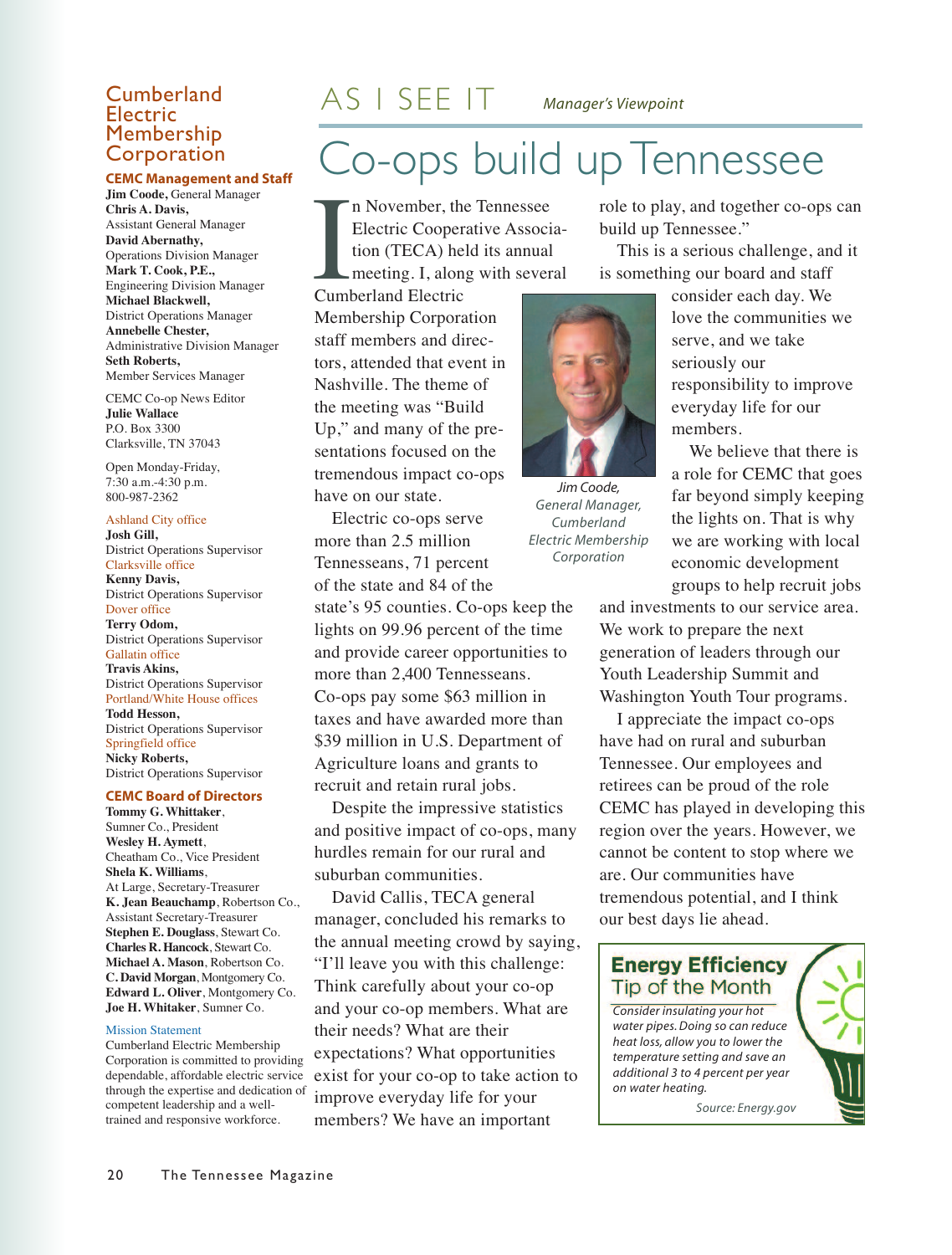### Trees of Giving provide winter clothing during holidays

umberland Electric Membership Corporation<br>thanks everyone who participated in its annual Trees of Giving community project.<br>Your generous donations helped spread a lit-<br>tle extra warmth to those in need this holiday season thanks everyone who participated in its annual Trees of Giving community project. Your generous donations helped spread a little extra warmth to those in need this holiday season.

Hundreds of gloves, hats, scarves, socks, coats and other cold-weather clothing — along with some nonperishable food items — were collected during the month of December. The clothing items were used to

"decorate" the Christmas trees in each of CEMC's lobbies leading up to Christmas and were then delived to local community assistance agencies in each district for distribution.

The Trees of Giving community project is made possible each year by high school students participating in various clubs and organizations as well as CEMC employees and members across the entire five-county service area.



*Clockwise from top: The Stewart County High School men's basketball team decorated Dover's tree, Cheatham County Central High School's art club decorated Ashland City's tree, Montgomery Central High School's National Honor Society decorated Clarksville's tree, Portland High School's Academic Team decorated Portland's tree and* Greenbrier High School's Future Teachers of America decorated Springfield's tree. Not pictured is White House High *School's National Honor Society, which decorated White House's tree.*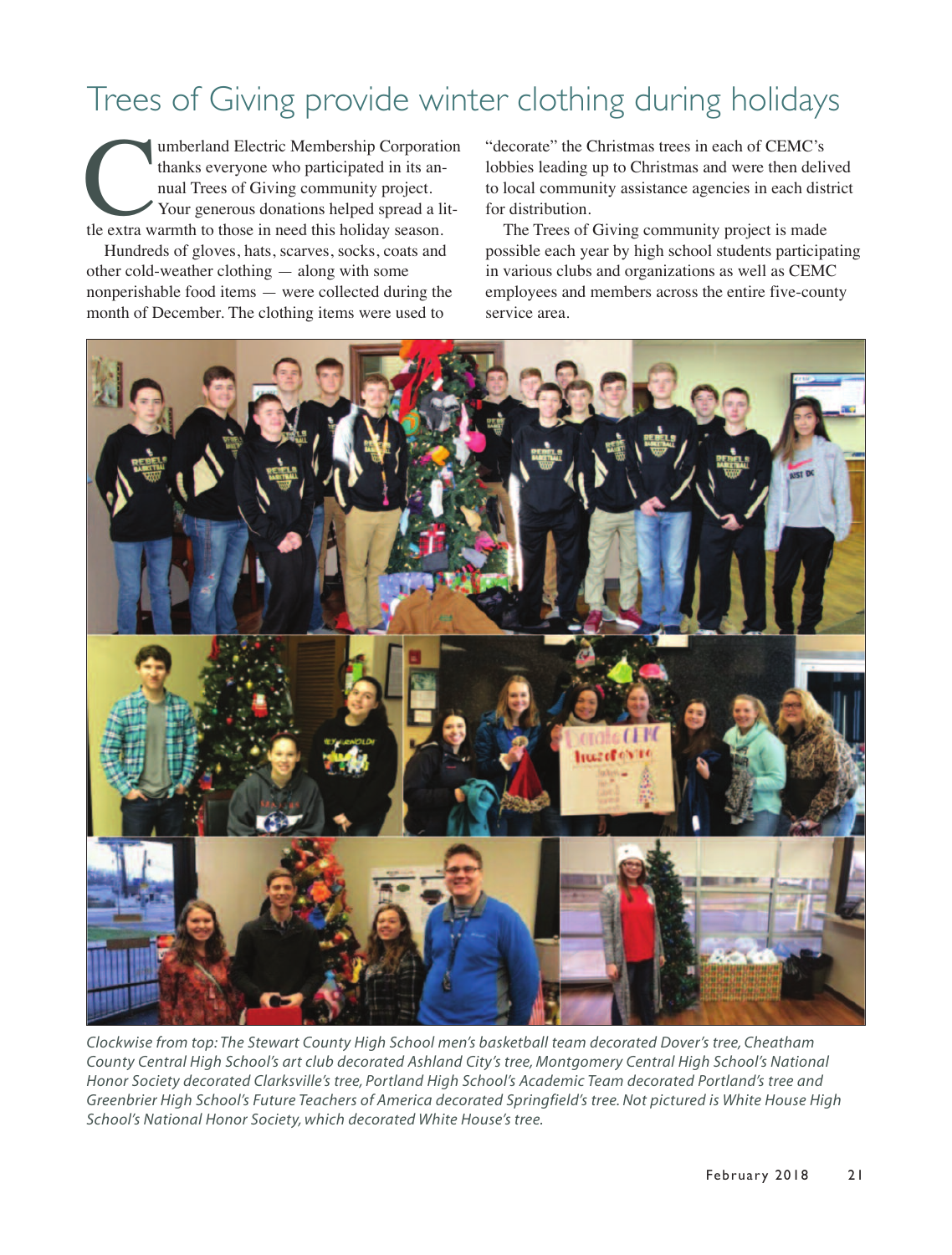# Winter storm safety

som and ice stomar and ice stomar and ice stomar and ice stone<br>
of the winter se son. While prett<br>
look at, they can lead to now and ice storms are inevitable parts of the winter season. While pretty to downed power lines and outages. Remember these tips to stay safe and warm should you find yourself in the dark after a severe winter event:

• Never touch a fallen power line, and assume all wires on the ground are electrically charged. Call

Cumberland Electric Membership Corporation at 1-800-987-2362 to report it immediately. Avoid contact with overhead lines during cleanup and other activities.

- In the event of an outage, an alternate heating source — such as a fireplace, propane space heater, or wood stove — can be used. Extreme caution must be taken.
- Plan to stay in an area of the home where the alternate heat source is located.
- Fuel- and wood-burning heating sources must be vented. Be sure to follow manufacturer's directions.
- Make sure carbon monoxide detectors and smoke detectors are working properly.
- Do not use a gas-powered oven for heating. A gas oven may go out or burn inefficiently, leading to carbon monoxide poisoning.
- 
- Do not use a gas or charcoal grill inside the home. Do not use charcoal briquettes in the fireplace.
- If you use a portable generator to power a heating source, be sure the generator is located outside your house for proper ventilation. Do not use a generator in an attached garage. Follow manufacturer's directions for operating the generator.
- Take special care not to overload a generator. Use appropriately sized extension cords to carry the electric load. Make sure the cords have grounded, three-pronged plugs and are in good condition.
- Never run cords under rugs or carpets.
- Never connect generators to power lines. The reverse flow of electricity can electrocute an unsuspecting utility worker.

Ideally, your family will stay warm until the power comes back on. But keep an eye on family members for signs of hypothermia, which include shivering, drowsiness and mental and physical slowness. The elderly and young children are particularly vulnerable to hypothermia. Call 911 immediately if you notice these symptoms. In case of a power outage, keep in your house at least one telephone that does not depend on electricity.

### Three ways to stay warm this winter

You had your heating system serviced and<br>added extra blankets to all of the beds in<br>home. But you're still chilly indoors duri<br>this coldest month of the year. Try this: added extra blankets to all of the beds in your home. But you're still chilly indoors during this coldest month of the year. Try this:

- **1. Check your windows.** Even energy-efficient, double-pane windows won't keep the cold out if they're not completely closed. Latch them, too; if it's not easy to do that, chances are the window isn't closed all the way.
- **2. Close your fireplace flue and install an electric insert.** The fire in your fireplace doesn't help

heat your home. In fact, because you have to open the flue to let the smoke out, you're inviting a lot of cold, outdoor air into your living room.

**3. Adjust your ceiling fan.** The blades are supposed to push heat down into the room in the winter. On most fan models, that means they should spin clockwise. In the summer, they spin counter-clockwise and pull warm air up to the ceiling. You may have to manually switch the direction of the blades each season.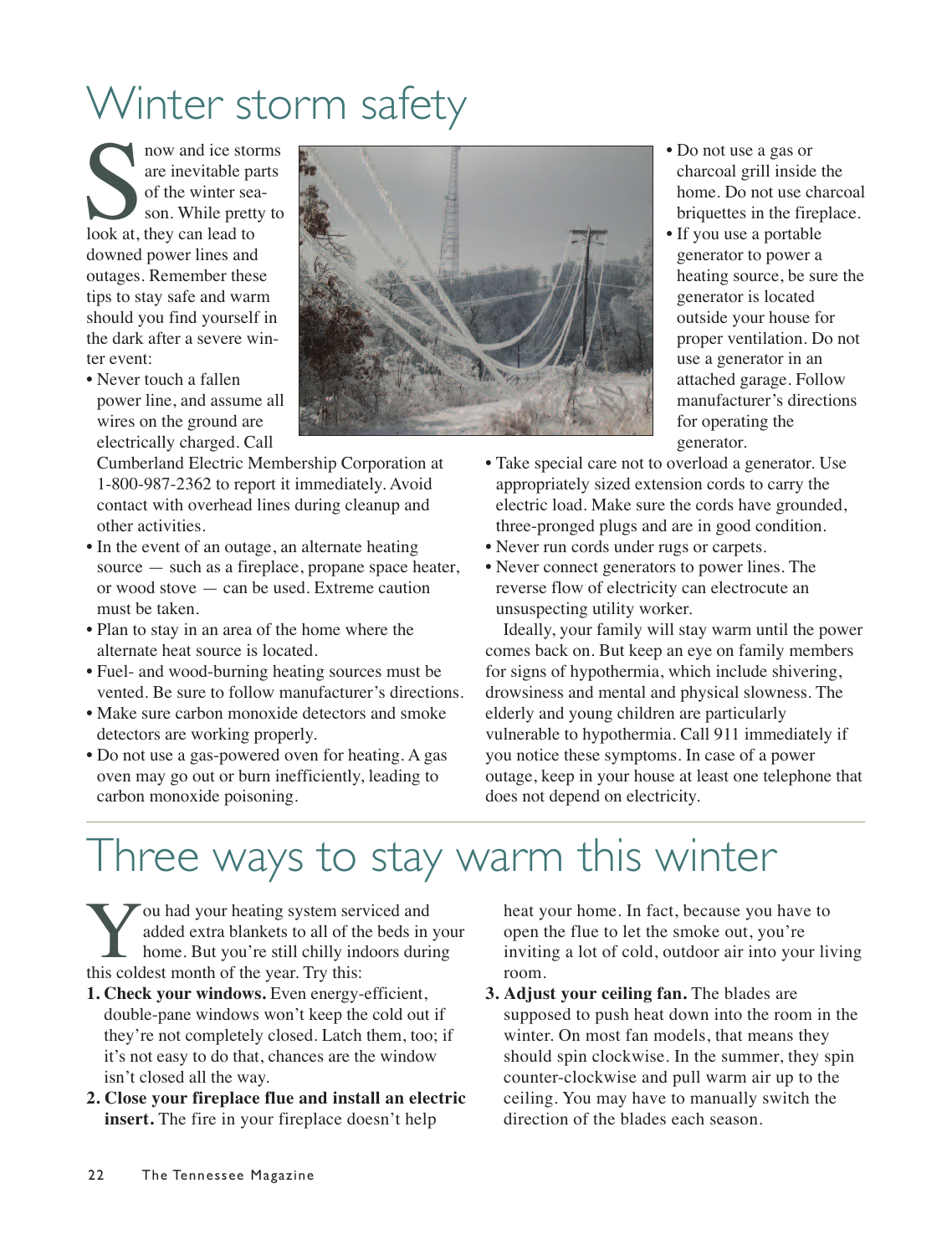# Fire extinguishers

#### *A little preparation can go a long way*

The Units of the stove<br>to the stove of the stove of the stove of the stove of the stove<br>to the stove of the stove of the stove of the stove of the stove<br>to the stove of the stove of the stove of the stove of the stove<br>to t instant, you could go from whipping up dinner to watching flames spring up from the stovetop.

According to the National Fire Protection Association,  $410,500$  fires  $-$  or 78 percent of all reported structure fires occur in homes. In the right hands, a household fire extinguisher can save lives and protect property should a small fire start.

"Every home should have at least one fire extinguisher, and you need the right type and must know how and when to use it," says John Drengenberg, consumer affairs manager at Underwriters Laboratories (UL), the Chicago-based notfor-profit firm that tests and sets minimum standards for electric-consuming items.

Fire extinguishers should be placed in easily accessible areas of the home, close to where they might be needed (such as in a kitchen, garage or bedroom). Remember these basic rules to keep in mind when using household fire extinguishers:



Remember to **PASS** when operating a fire extinguisher: **P**ull the pin, hold the extinguisher away from you and release the locking mechanism. **A**im low, pointing the extinguisher at the base of the fire. **S**queeze the lever slowly and evenly. **S**weep the nozzle from side to side.

oil-based paint) and energized electrical equipment, including wiring, fuse boxes, circuit breakers and appliances.

- 2. Know both your limits and those of the fire extinguisher.
- 3. Periodically inspect your extinguishers to determine if they need to be recharged or replaced. Extinguishers need to be recharged or replaced after each use — even if you haven't used the entire extinguishing agent. Check the gauge on the fire extinguisher for this information.
- 4. When operating a fire extinguisher, stand at least 6 feet away from the fire and keep your back to a door so you can escape easily, if necessary. Remember the word PASS:
	- Pull the pin, hold the extinguisher away from you and release the locking mechanism.
	- Aim low, pointing the extinguisher at the base of the fire.
	- Squeeze the lever slowly and evenly.
	- Sweep the nozzle from side to side.

1. If the fire is not spreading and remains confined to a small area, use the appropriate type of extinguisher. Select a multipurpose extinguisher (rated A, B or C) with the UL mark that can be used on all types of fires such as wood, cloth, paper, flammable liquids (gasoline, oil, grease,

"Fire extinguishers for home use are not designed to fight large or spreading fires," stresses Drengenberg. "Rather than fighting the fire, your No. 1 priority should be getting out safely."

*Source: Underwriters Laboratories*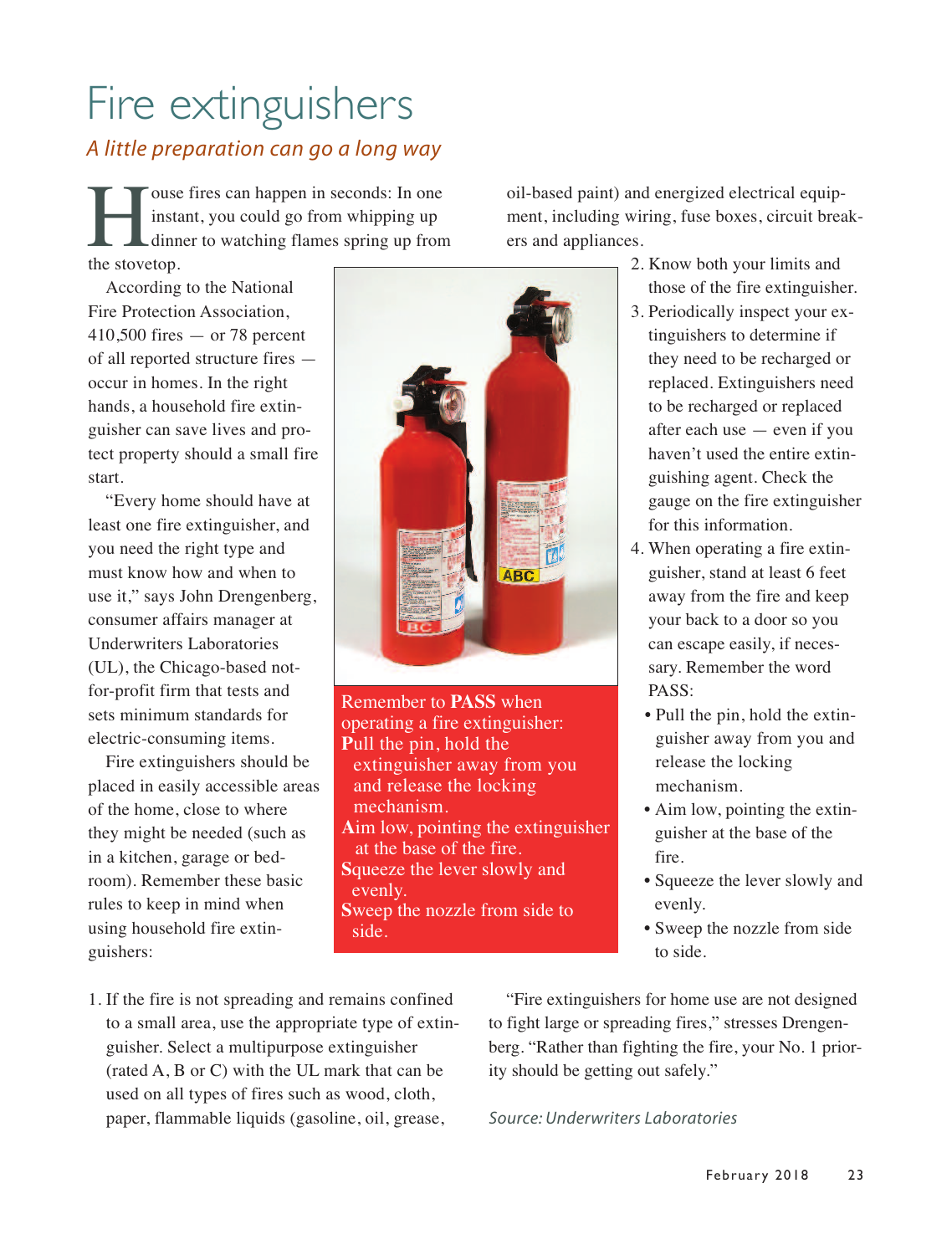# Feb. 22 is deadline for youth programs

tudents interested in submitting short stress rises for the Washington Youth Tour write<br>contest, applying for the senior scholars<br>program or entering the calendar art cortest: Mark your calendars for **Thursday**, Feb. 22, tudents interested in submitting short stories for the Washington Youth Tour writing contest, applying for the senior scholarship program or entering the calendar art conwhich is the deadline for each of Cumberland Electric Membership Corporation's youth programs.

The Washington Youth Tour writing contest is open to high school juniors within CEMC's service area. To enter, students are required to write short stories titled "Electric Cooperatives — Going Beyond the Wires," describing how co-ops provide communities with much more than electric power. Each writer of the top 12 entries will win an expensepaid trip to Washington, D.C., June 8-14. Complete details about the 2018 Washington Youth Tour writing contest can be found on CEMC's website: www.cemc.org/youthprograms.asp.

CEMC's Senior Scholarship Program will help graduating seniors pay for college by awarding 12 scholarships of \$1,000 each to qualifying students. Anyone wishing to apply must submit a completed application, including two letters of reference and an original essay of at least 300 words describing what the student most looks forward to about attending college and how a scholarship, in terms of financial assistance, will help in completing his or her education. Applicants must have also attained a minimum 3.0 cumulative grade point average, enroll or plan to enroll as a full-time student at an accredited Tennessee college (Murray State and Western Kentucky universities are included)

and be a graduating senior whose parents or guardians are members of CEMC and receive electric service from CEMC at his or her primary residence. Applications are available through school guidance counselors and can be found on CEMC's website: www.cemc.org.

The 2019 Calendar Art Contest is available to students in grades kindergarten through 12 who live within CEMC's service area. Winning entries will receive cash prizes and be featured in CEMC's 2019 calendar.

Entries will be accepted through participating schools, and each grade has been assigned a calendar month to illustrate as follows: January, sixth grade; February, seventh; March, eighth; April, ninth; May, 10th; June, 11th; July, kindergarten; August, first; September, second; October, third; November, fourth; and December, fifth. Seniors will design the cover.

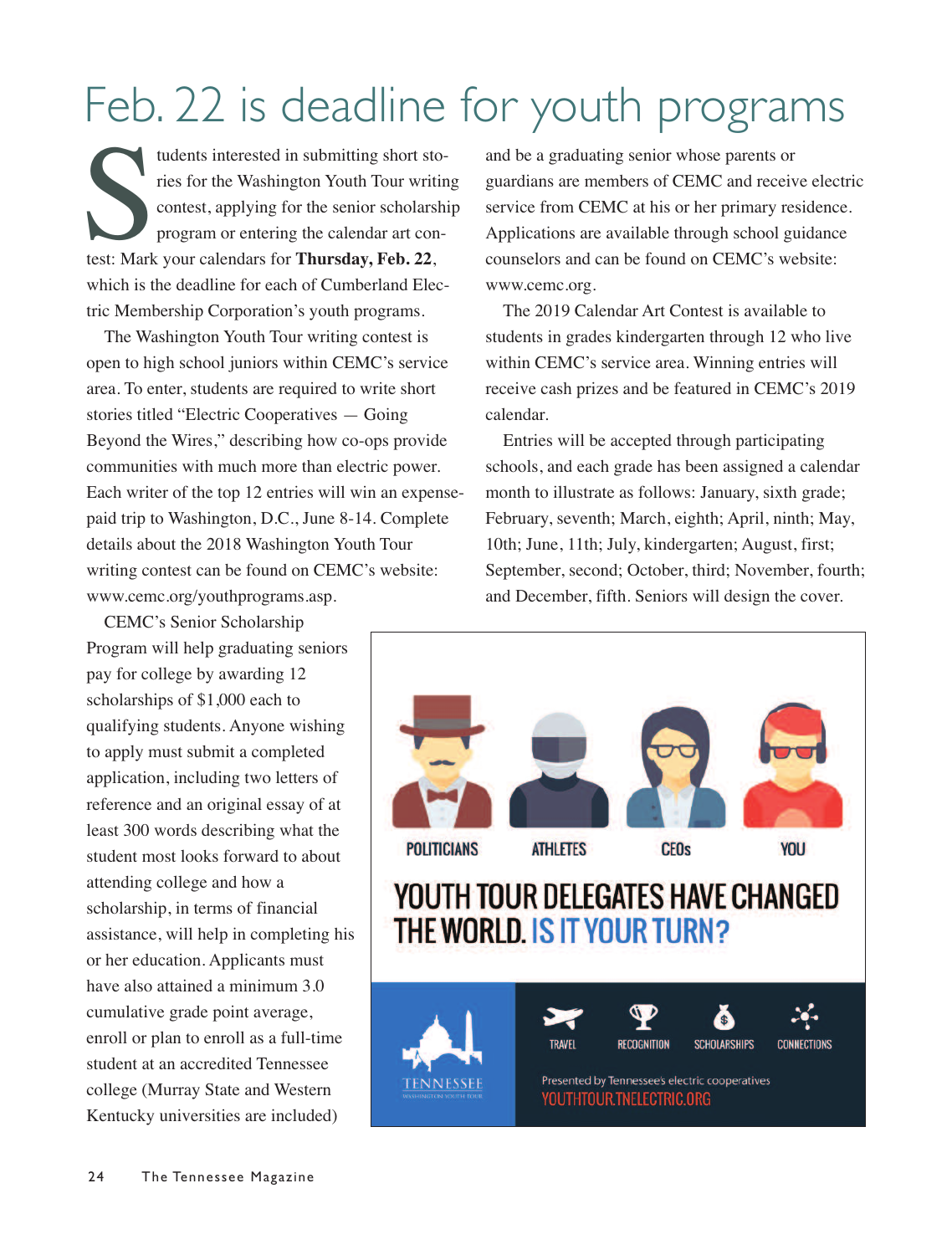### CEMC rewards super spellers

Imberland Electric Membership Corporation is<br>
proud to sponsor the Cheatham County School<br>
System's District-Wide Spelling Bee each year.<br>
This year's spelling bee was held Nov. 20 and 2<br>
at Cheatham County Middle School w proud to sponsor the Cheatham County School System's District-Wide Spelling Bee each year. This year's spelling bee was held Nov. 20 and 21 over the two-day event: one for fourth-grade students and another for students in grades five through eight.

Participants in the fourth-grade spelling bee were: **Ashland City Elementary -** Anna Trice, Jaxon

Demonbreun, Malaya Morrow and alternate Kaydin Pike **Kingston Springs Elementary -** Lucas Barton, Miles

Coile, Jake Parsley and alternate Erik Hass

**Pleasant View Elementary -** Chase Steel, Amanda Veith, Garrett Johnson, and alternate Carly Batson

**East Cheatham Elementary -** Isabella Gwyn, Eli Perry, Mackenzie Moon, and alternate Madolyn Sheler

**Pegram Elementary -** Eli Johnson, Sawyer Binkley, Amelia Austin, and alternate Natalya Rosseau

**West Cheatham Elementary -** Karina Rojas, Diana Gonzalez and Drew Clendenning

Participants in the competition for grades five through eight were:

**Fifth Grade -** Sydnee Mitchell, Cheatham Middle School; Caris Rowe, Cheatham Middle School; Brady



*Fourth-grade spelling bee winners are, from left, Amelia Austin,second place, Pegram Elementary School; Eli Johnson, first place, Pegram Elementary School; and Chase Steel,third place, Pleasant View Elementary School.*

Wilson, Harpeth Middle School; Sam Lawless, Harpeth Middle School; Kreala Fox, Sycamore Middle School; and Anna Kate Saylor, Sycamore Middle School

**Sixth Grade -** Austin Campbell, Cheatham Middle School; Zachary Nash, Cheatham Middle School; Polly Conley, Harpeth Middle School; Everett Morrison, Harpeth Middle School; Dylan Dean, Sycamore Middle School; and Brooklyn Hagar, Sycamore Middle School

**Seventh Grade -** Eli Johnstone, Cheatham Middle School; Alex Heine, Cheatham Middle School; Jacob Capps, Harpeth Middle School; John Dalton, Harpeth Middle School; Kolby Ervin, Sycamore Middle School; and Perrin Lane, Sycamore Middle School.

**Eighth Grade -** Charles Roberson, Cheatham Middle School; Makayla Christie, Cheatham Middle School; Caleb Riopelle, Harpeth Middle School; Mallory McKaskle, Harpeth Middle School; Keegan Biladou, Sycamore Middle School; and Gracie Parrish, Sycamore Middle School.

As an event sponsor, CEMC provided cash prizes for students who placed first, second and third in each competition. Pictured below are the winners from each age group.

Congratulations to all on a job well done!



*Middle school spelling bee winners are, from left, Brooklyn Hager,second place, Sycamore Middle School; Polly Conley, first place, Harpeth Middle School; and Eli Johnstone, third place, Cheatham Middle School.*